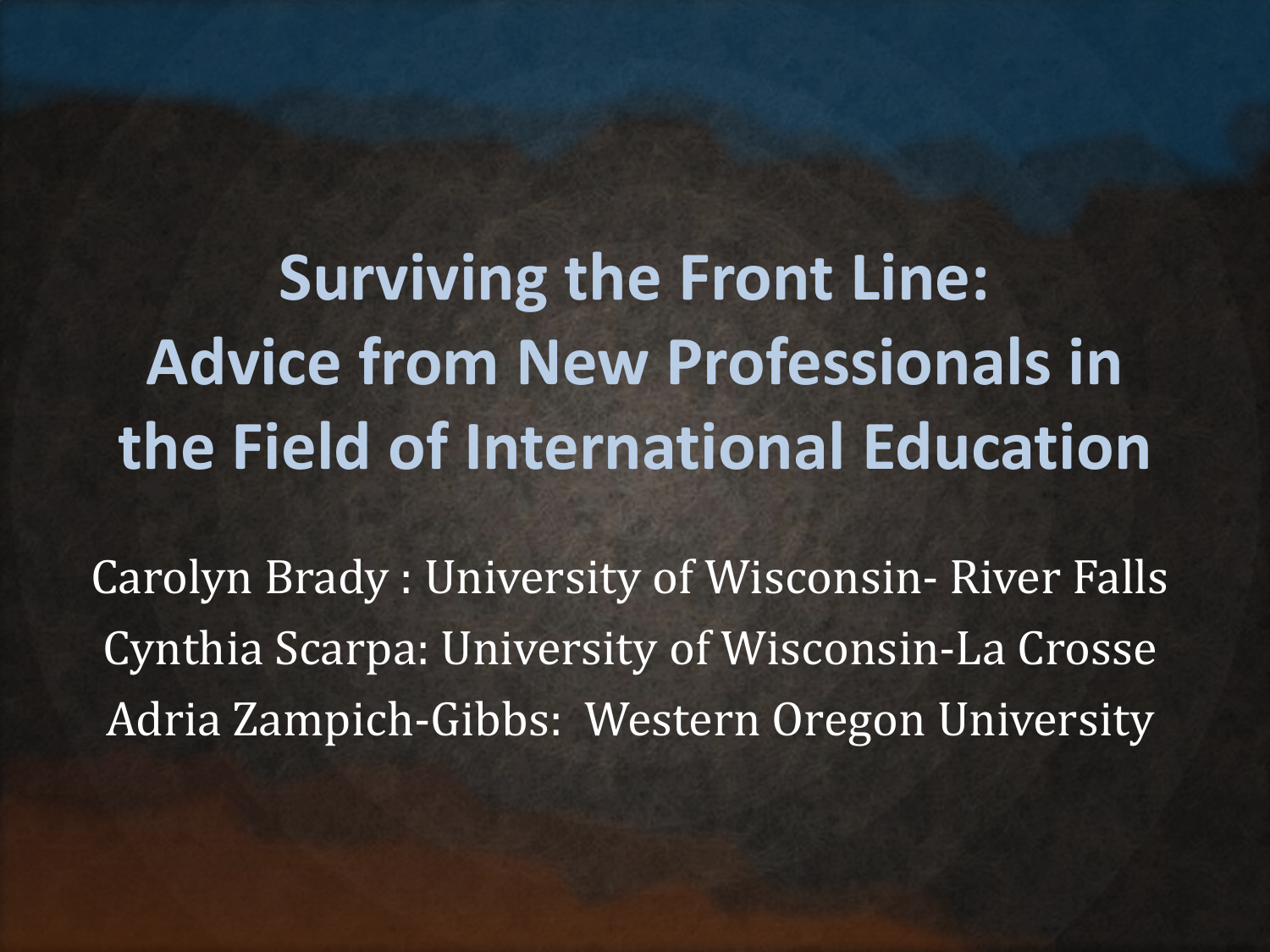## **TOP TEN SKILLS NEEDED BY AN INTERNATIONAL EDUCATION PROFESSIONAL**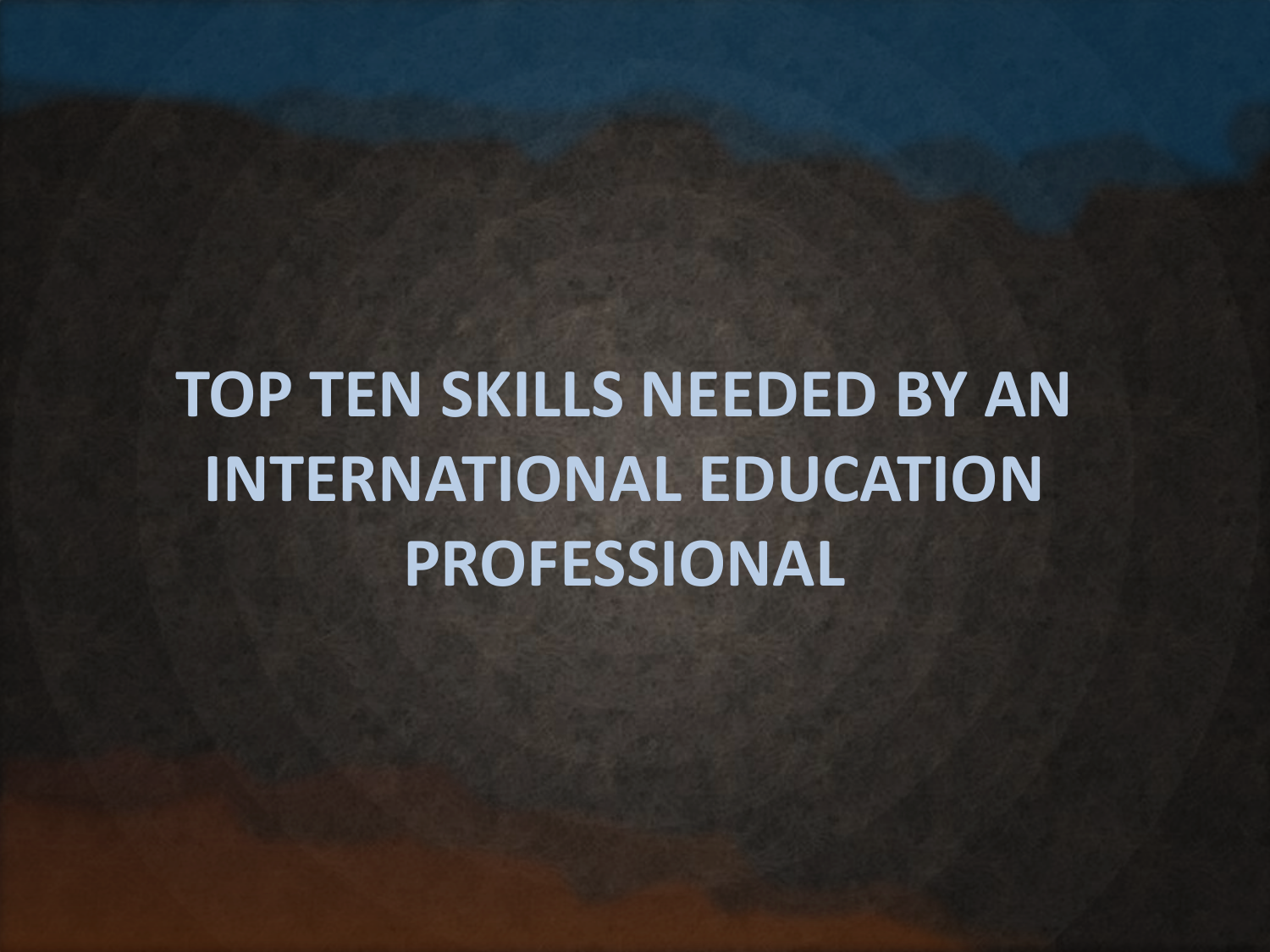### **Activity Time!**

- **1. What to Look For/Ask During a Job Interview**
- **2. Ways to Develop Successful Relationships (with students, administrators, faculty, etc.)**
- **3. Ways to Navigate New Office Politics & Campus Culture**
- **4. Ways to Create/Develop/Define Office Policies and Procedures**
- **5. Ways to Define Your Role in the Office and On Campus**
- **6. Ways to Be Effective at the Bottom, While Trying to Prove Yourself to the Top**
- **7. Resources for New Professionals**
- **8. Ways to Help Your New IE Professional**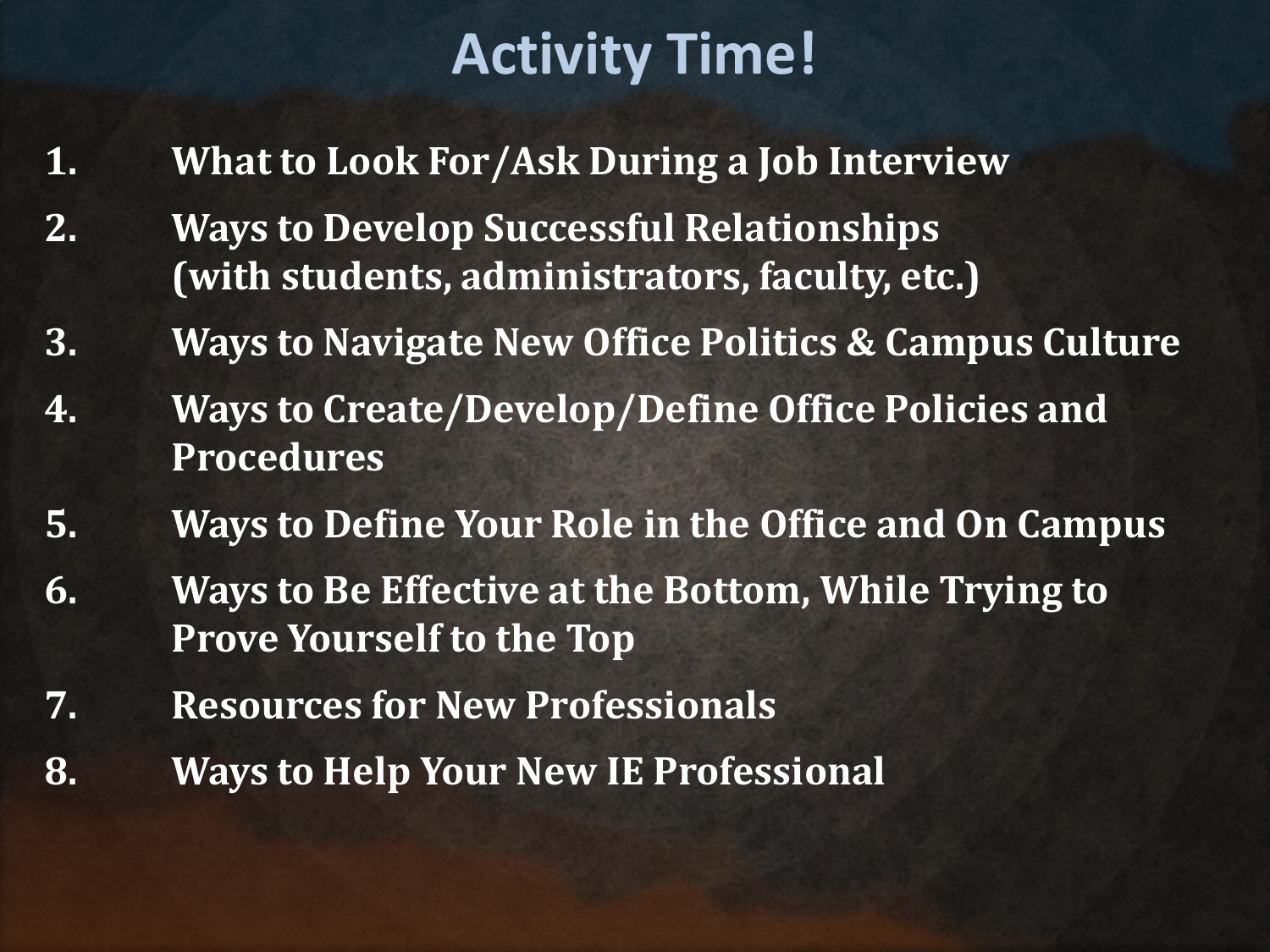# **Ten Things to Look for During a Job Interview**

- 1. Do your research on the institution before the job interview.
- 2. Will there be room for growth or career development in this position?
- 3. How will you feel challenged and supported in this position?
- 4. Look at similar jobs descriptions at other institutions before your interview.
- 5. Meet your direct supervisor or director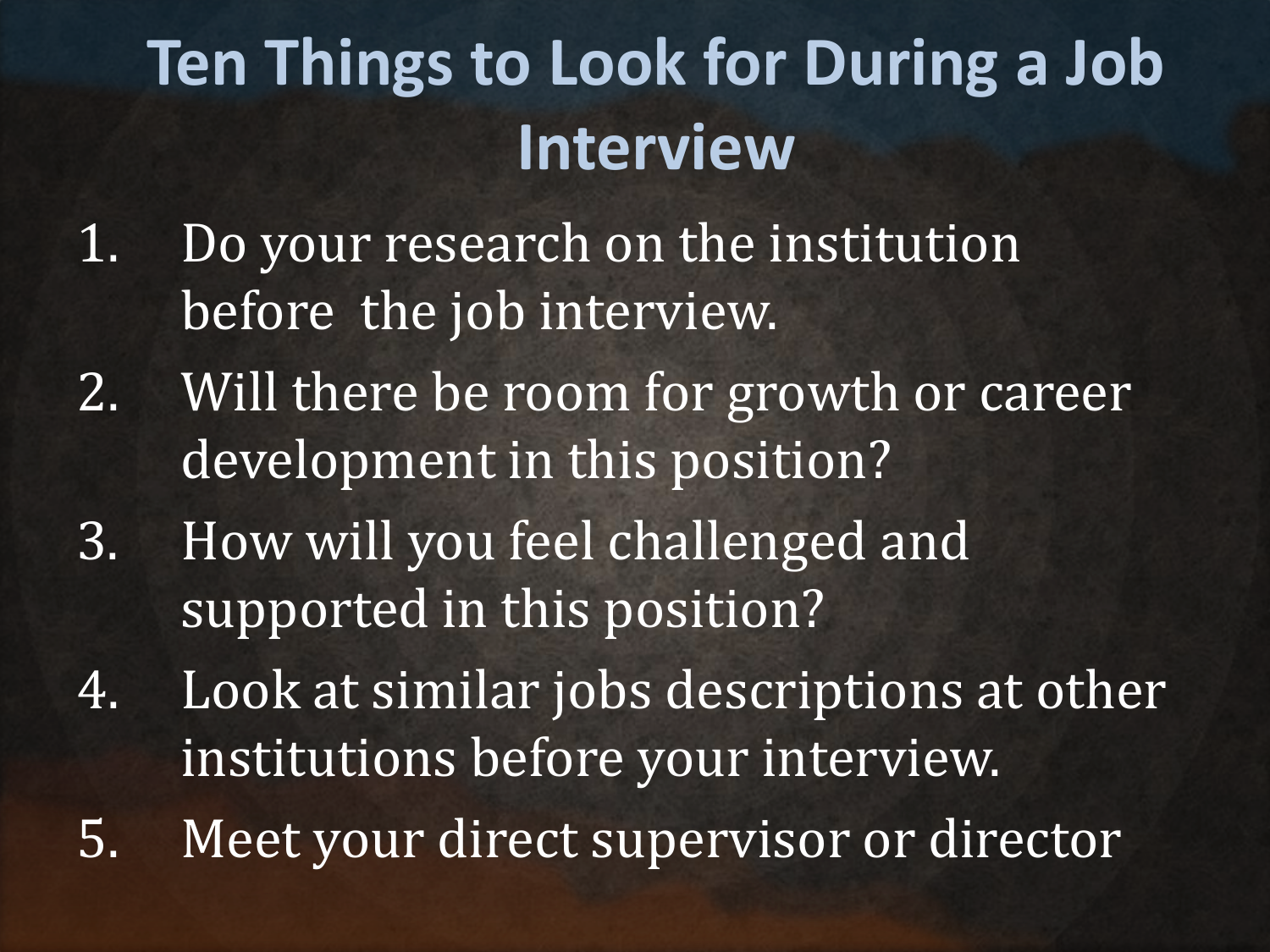# **Ten Things to Look for During a Job Interview**

- 6. Ask to meet with students or departments that are important to your position.
- 7. Ask for a campus tour and possibly a community tour, depending on time.
- 8. Take note of the little things throughout the entire interview process.
- 9. Try to observe the campus culture.
- 10. Interview the employer about any questions or concerns you may have about the job.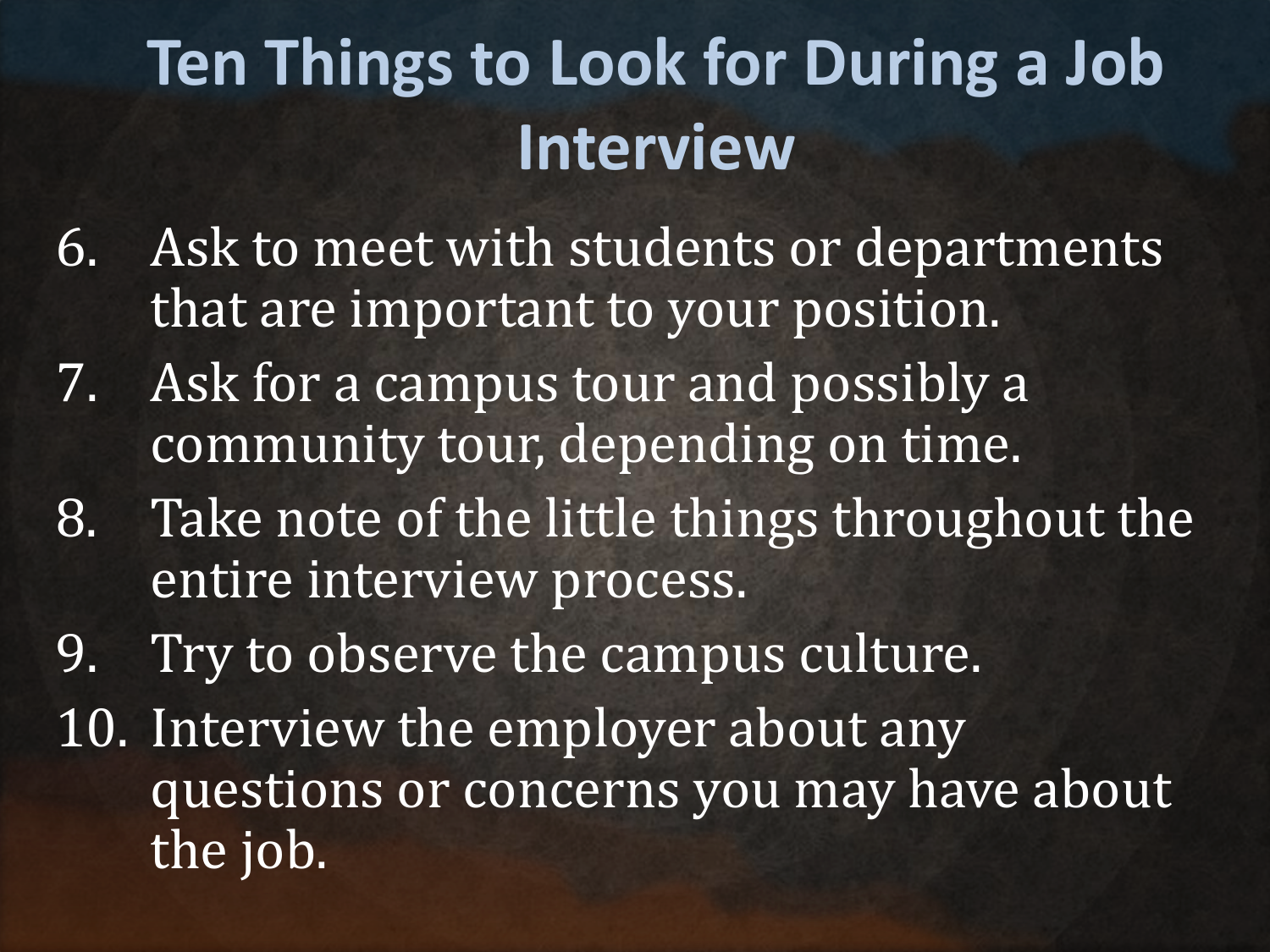# **Ten Ways to Develop Successful Relationships Across Campus**

- 1. Encourage your department to hold regular staff meetings
- 2. Connect with other departments through staff meetings. Either yours or theirs.
- 3. Host Coffee Talks or Talk Back Sessions for students and the campus community.
- 4. Work to bridge knowledge gaps among other departments that work with international students
- 5. Plan a cross-departmental program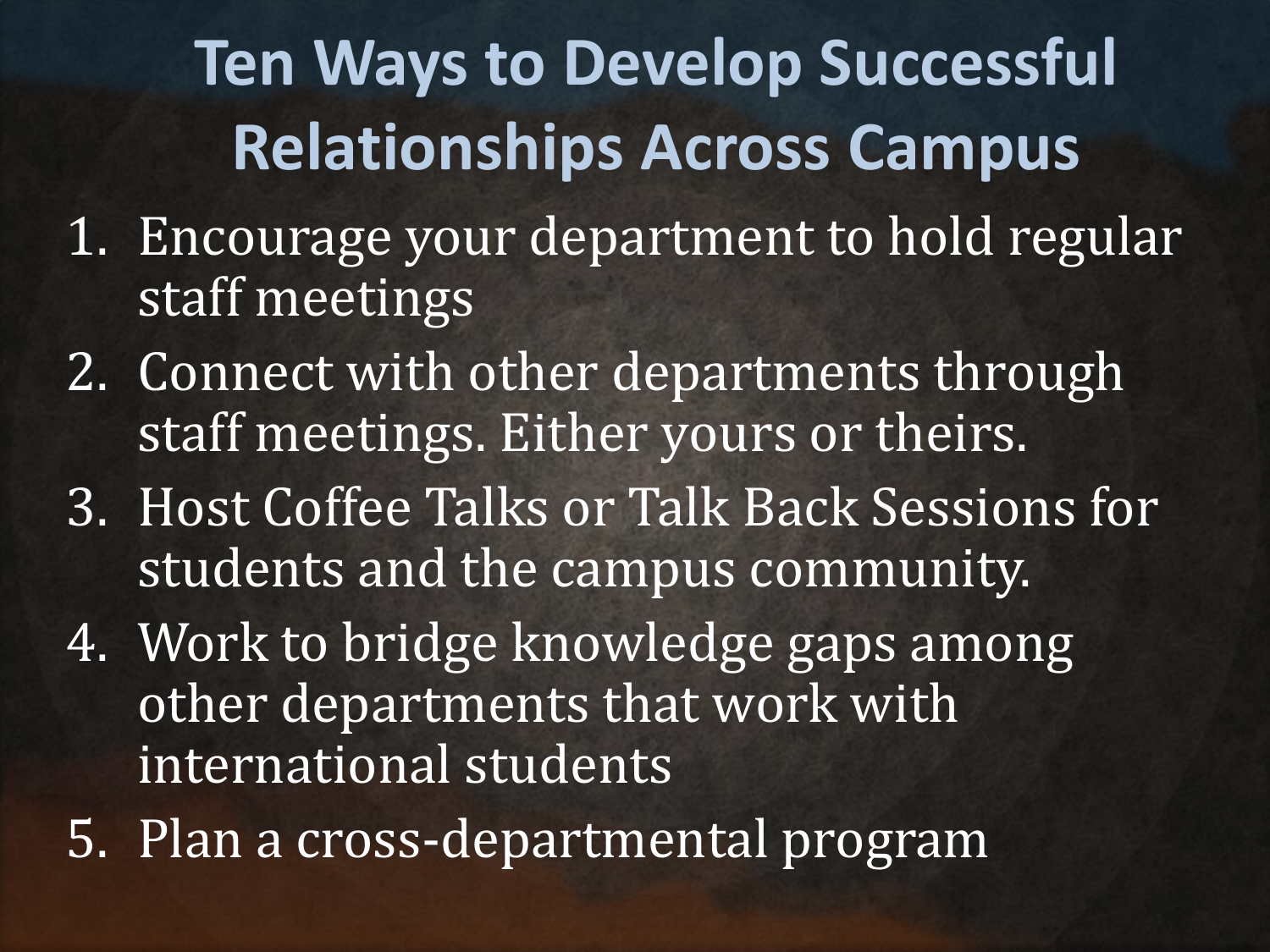# **Ten Ways to Develop Successful Relationships Across Campus**

- 6. Get involved!
- 7. Find a mentor, be a mentor.
- 8. Know how to resolve conflict.
- 9. Send out surveys to help evaluate your office procedure, programs or encourage new suggestions.
- 10. Educate others on campus about what you are doing and the students you are serving.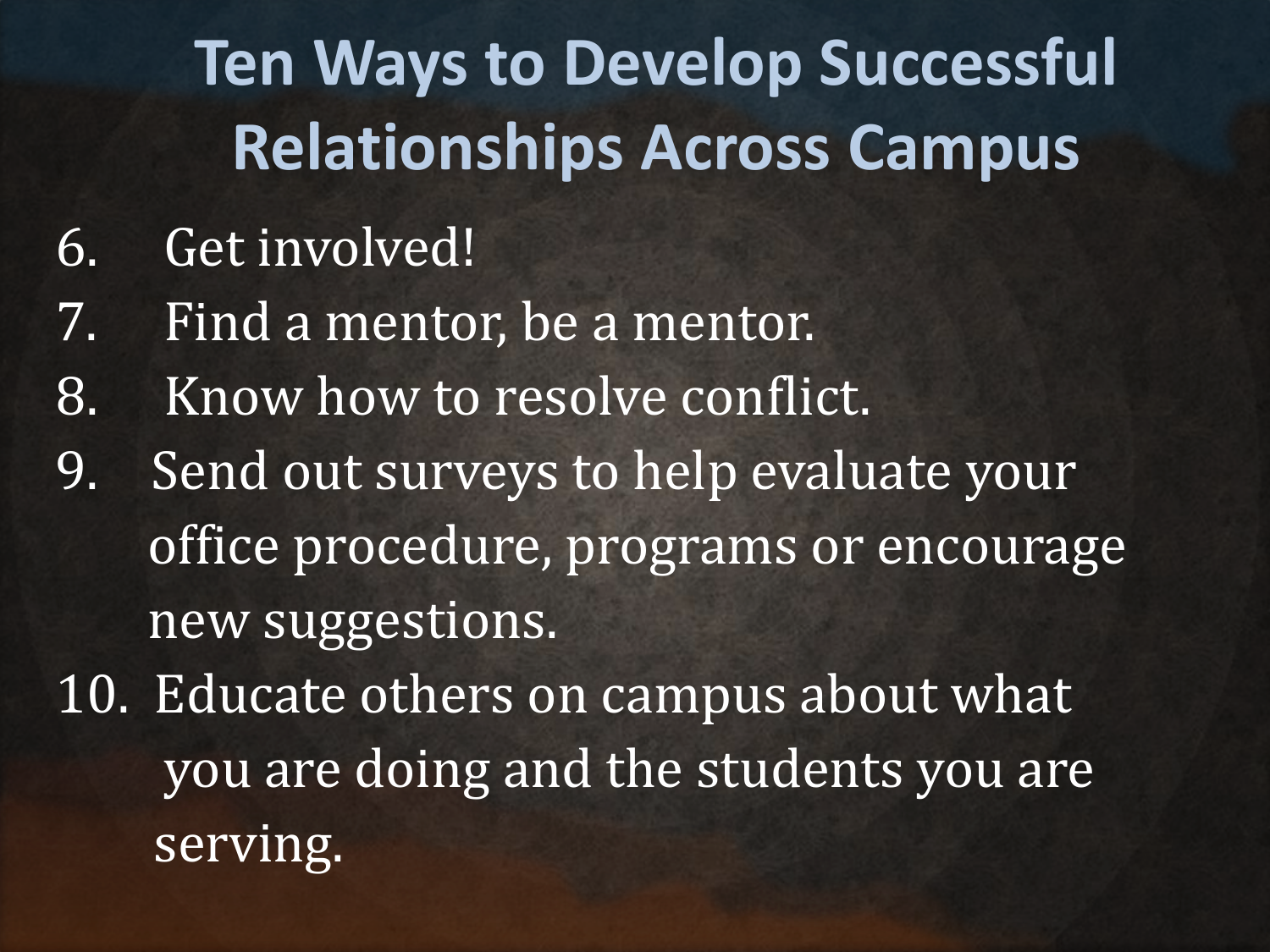# **Ten Ways to Navigate Office Politics & Campus Culture**

- 1. Attend a New Employee Orientation.
- 2. Smile and nod.
- 3. Save everything!
- 4. Find out what to do in case you encounter behavior which seems unethical or unprofessional.
- 5. Know where your ethics are and how you deal with the grey areas. It is ok to stand up for what you feel is right. And put your concerns in writing.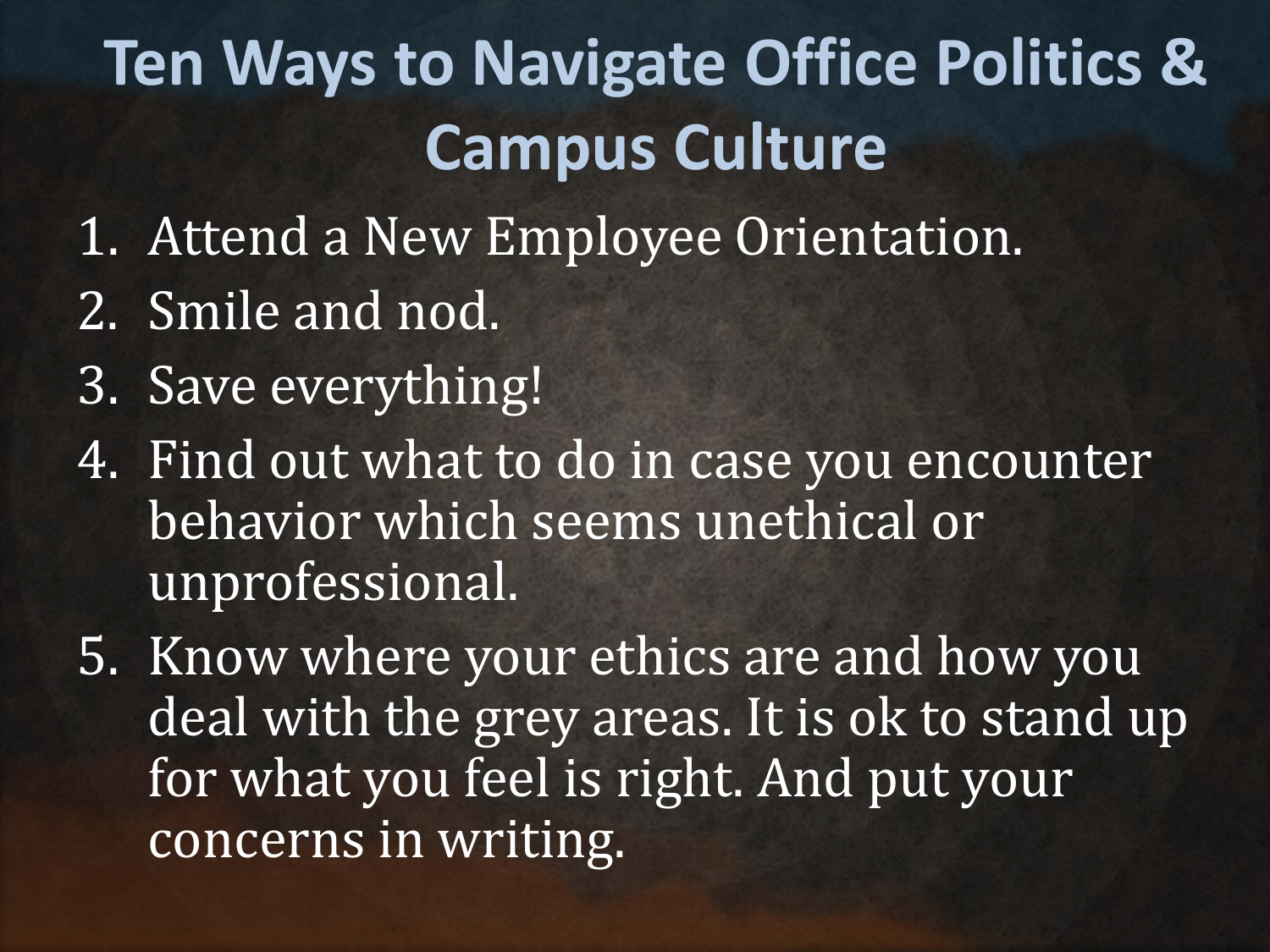# **Ten Ways to Navigate Office Politics & Campus Culture**

- 6. Have a safe support network, where you can release your concerns and not worry about repercussions.
- 7. Do your best to learn about your university, past, present and future.
- 8. Know the organizational structure of your office and division & your reporting line.
- 9. Listen.
- 10. Don't take things personally.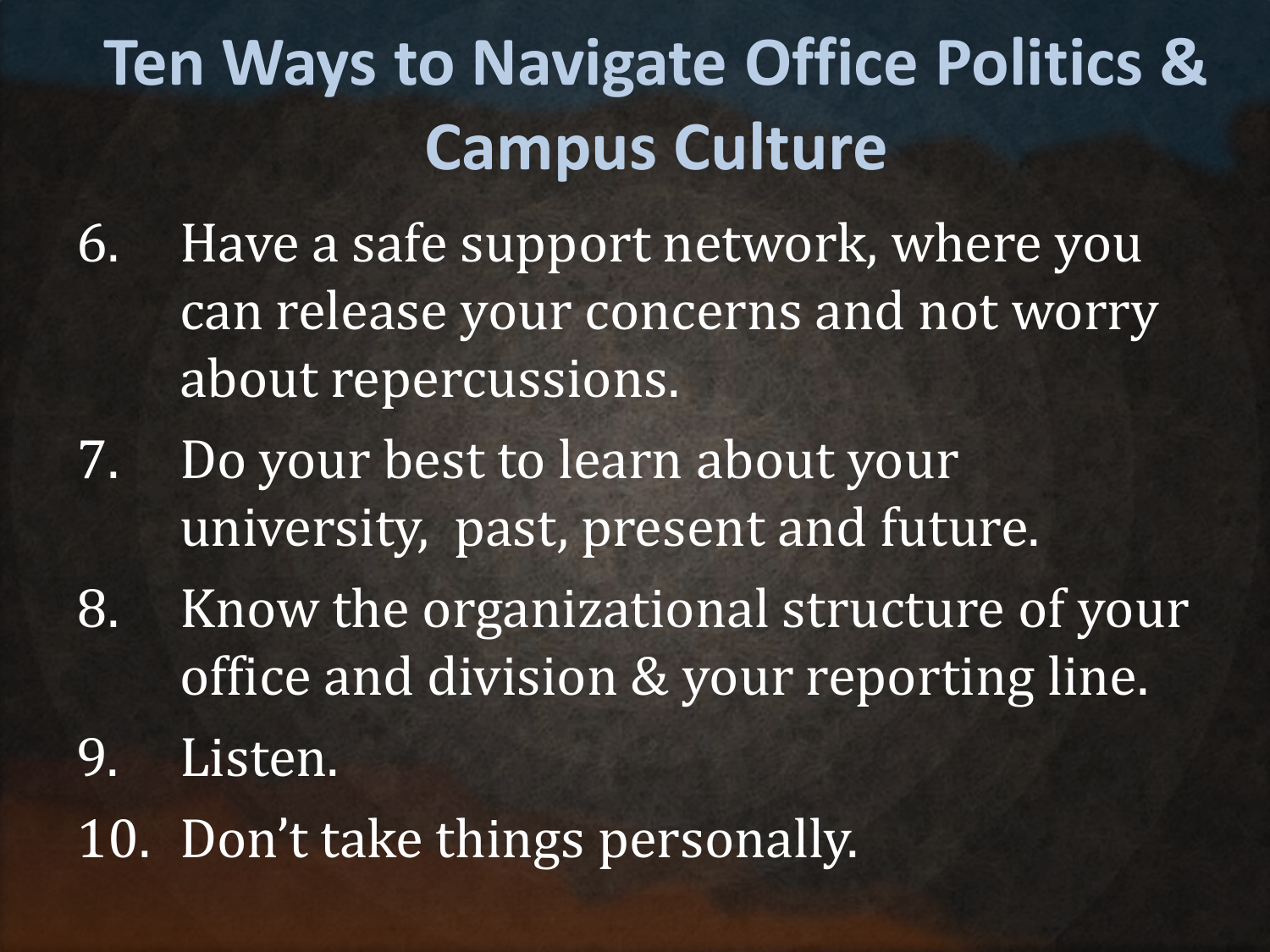## **Ten Ways to Create, Develop & Define Office Policies and Procedures**

- 1. Work with your team to develop office policies, especially on the major issues.
- 2. Get everyone on the same page about policy changes/updates and procedures.
- 3. Know who in your office is responsible for what. List it out and help others learn this process.
- 4. Purchase the book 'Law in Higher Education' by Kaplin and Lee (or similar) 5. Read and post to the NAFSA Listservs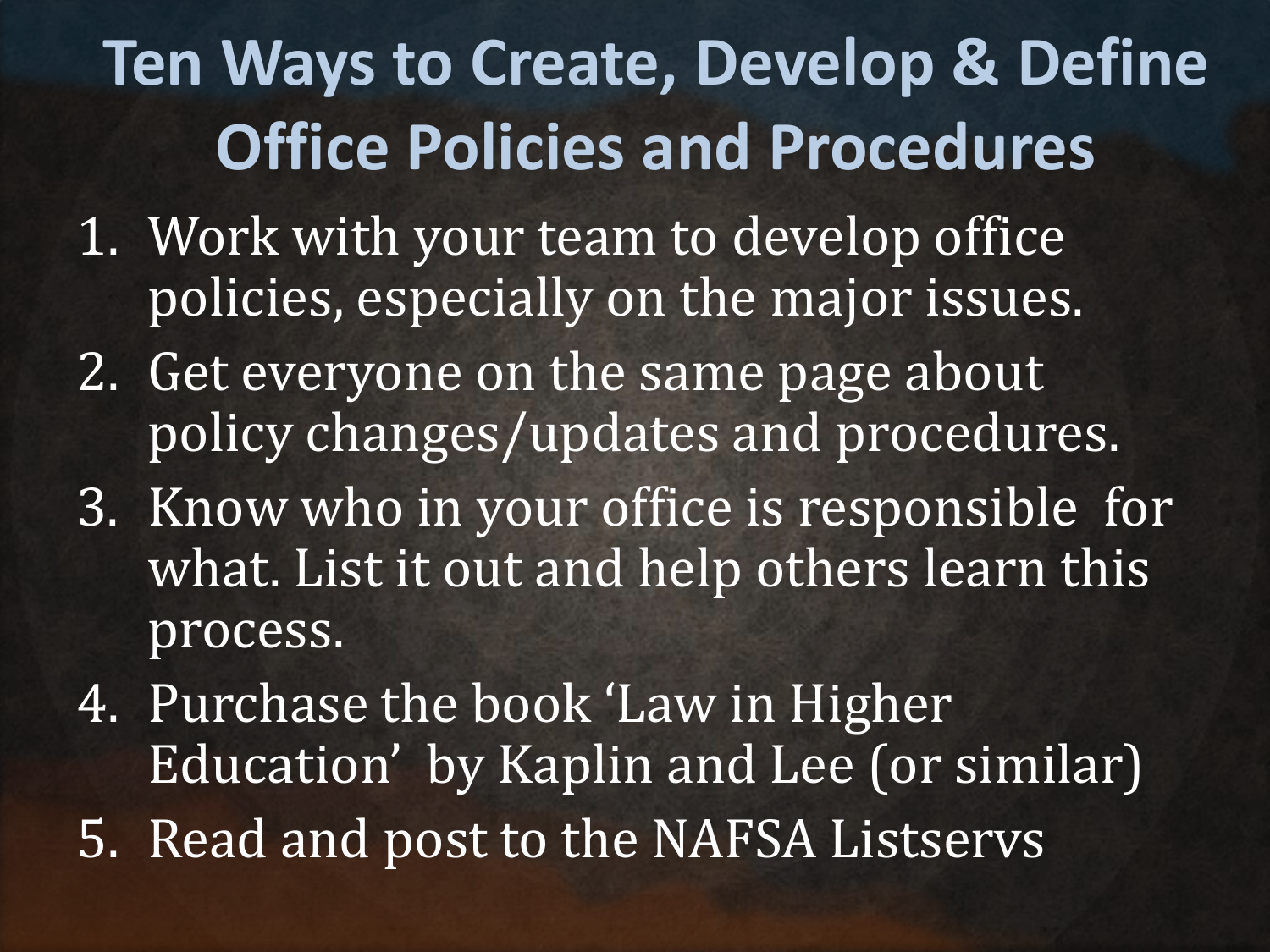# **Ten Ways to Learn, Develop & Define Office Policies and Procedures**

- 6. Don't be afraid to contact the SEVIS Help Desk and ask for their input.
- 7. Repetition helps learning! Just keep at it.
- 8. Connect with colleagues at similar institution types to inquire about their policies
- 9. It is ok to make mistakes. Sometimes it is the best way to learn
- 10. Actually enforce the policies you create.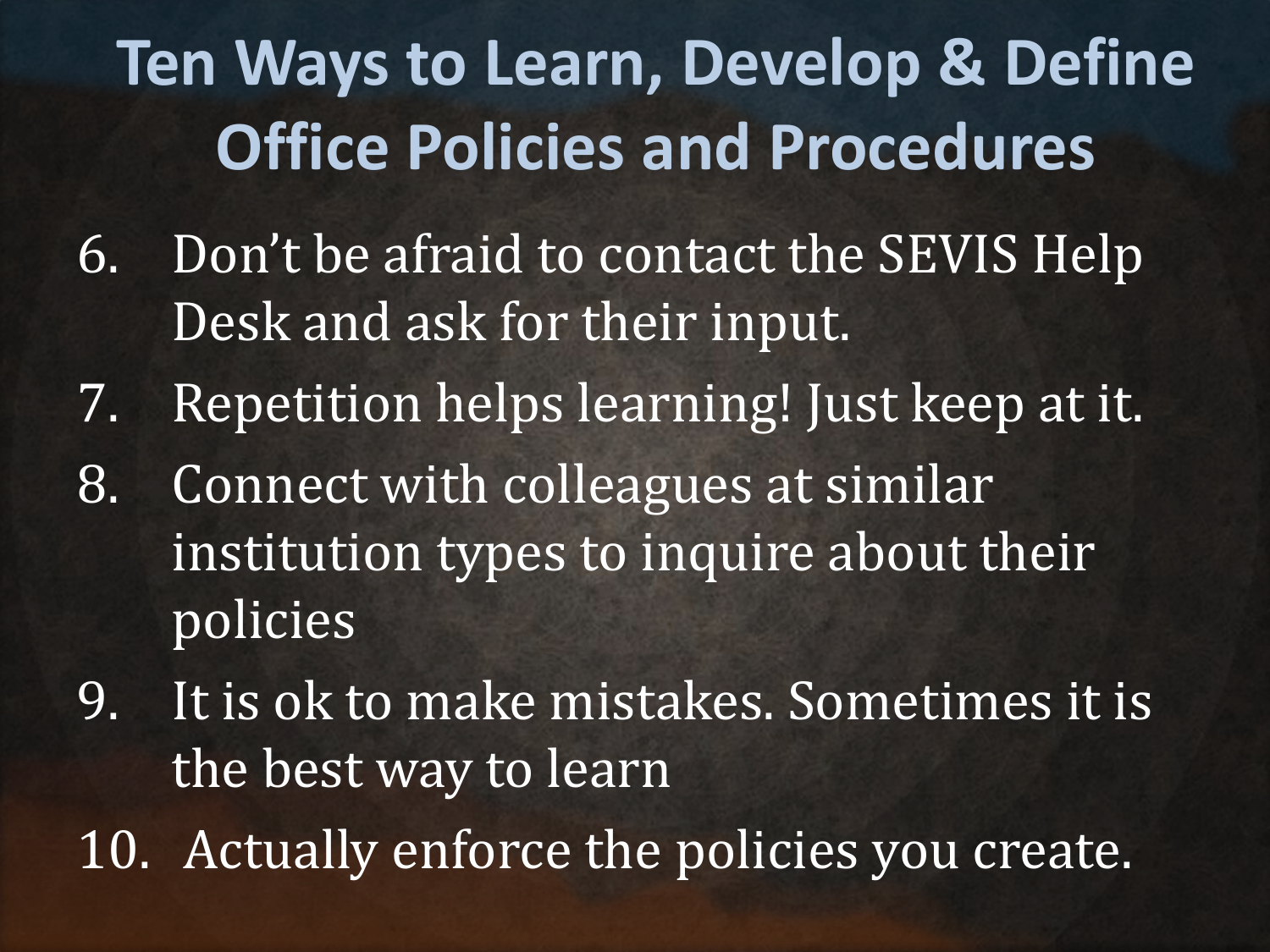# **Ten Ways to Define Your Role in the Office and On Campus**

- 1. Keep track of your tasks, accomplishments, creations, updates and current duties in a portfolio.
- 2. Review and update your job description every year adding and changing responsibilities.
- 3. Meet with various departments on campus.
- 4. Know your budget!
- 5. Understand how your role on campus fits into your office, campus and community.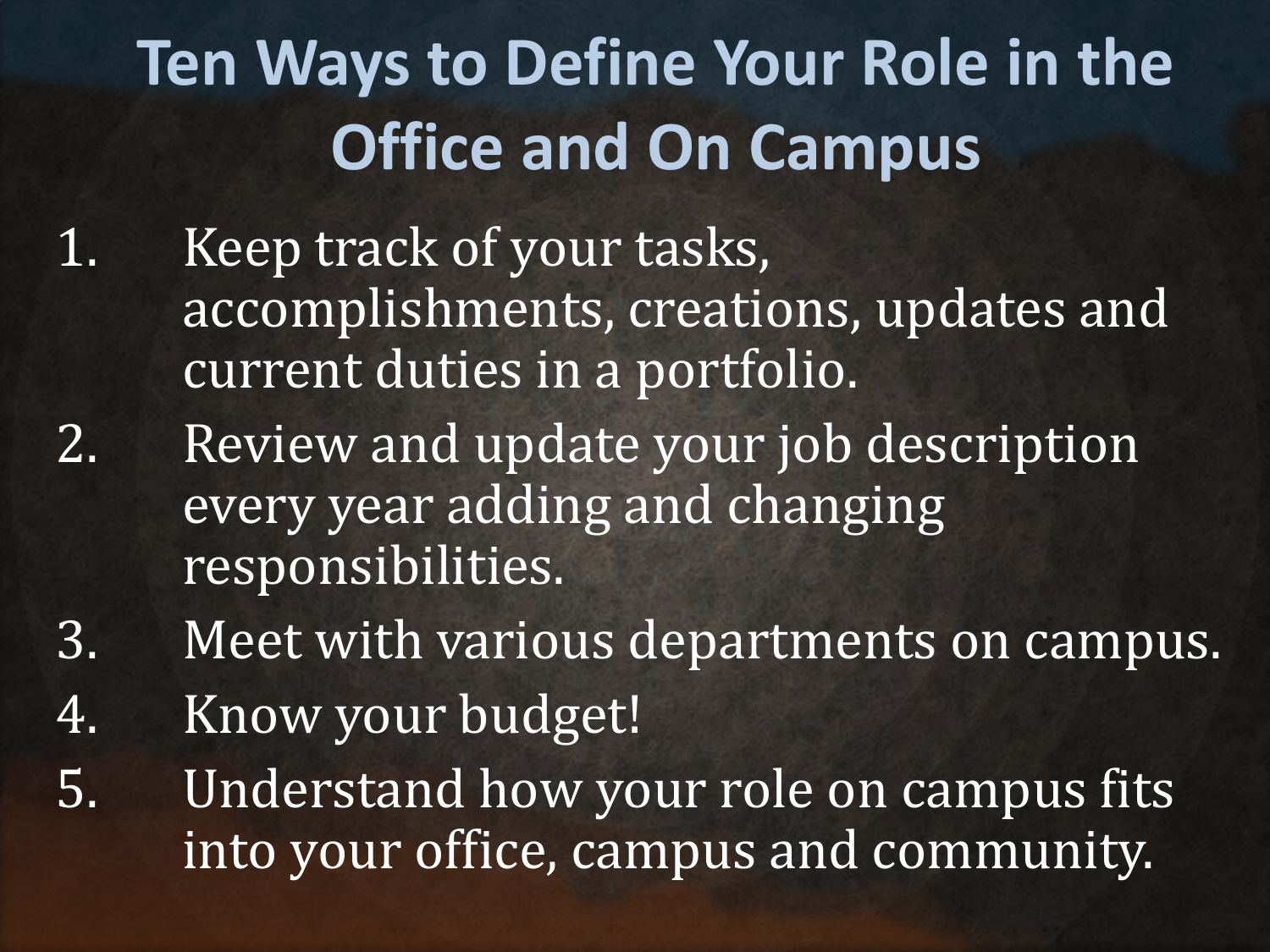# **Ten Ways to Define Your Role in the Office and On Campus**

- 6. Seek out professional development opportunities and bring back what you learn to your department and campus.
- 7. Work to develop expertise in a specific aspect of your job.
- 8. Always seek clarification and ask questions, rather than guess.
- 9. Spend time cross training with your coworkers
- 10. Serve on campus-wide committees, initiatives, search and screens and programs.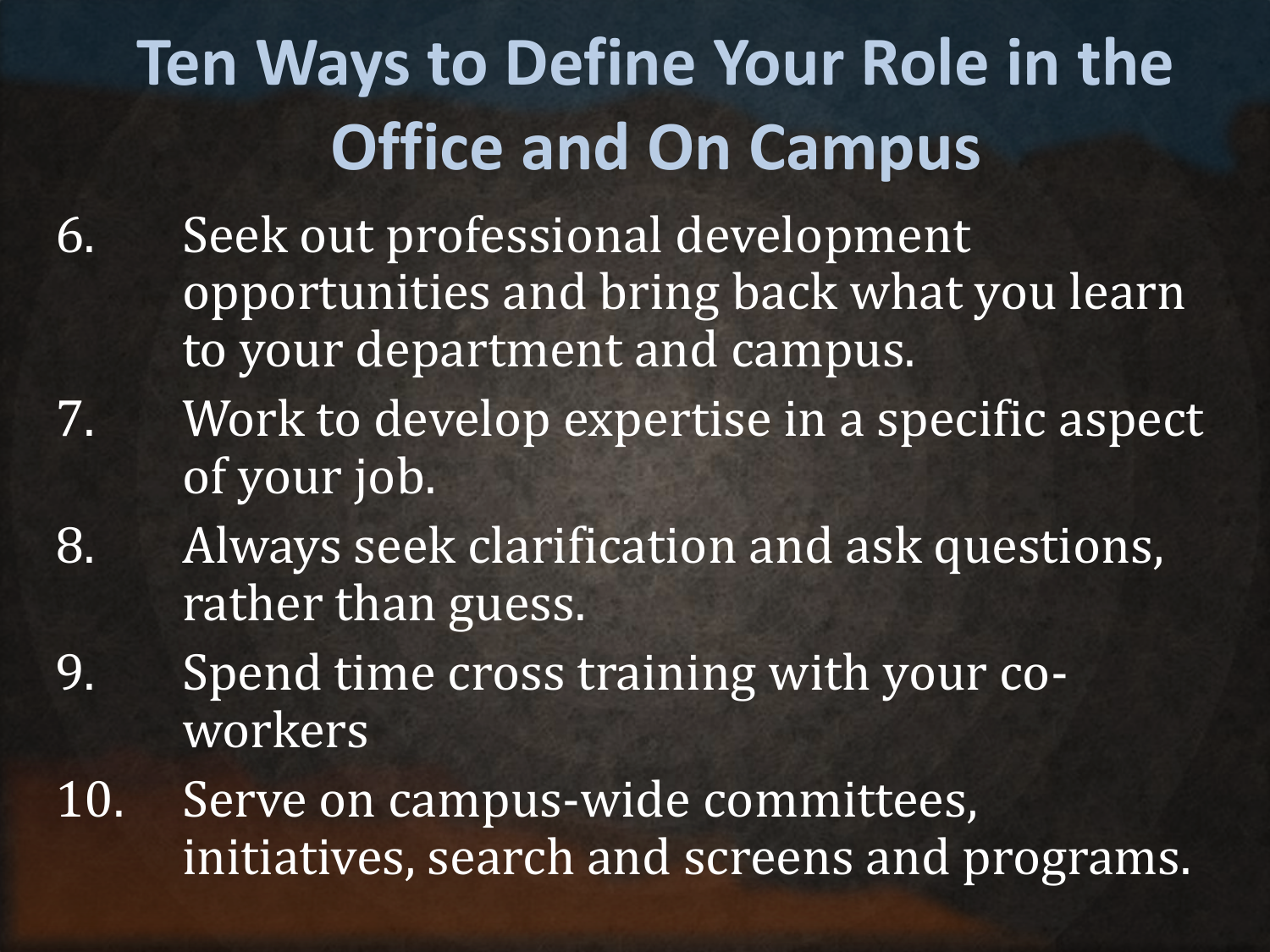## **Ten Ways to be Effective at the Bottom, While Trying to Prove Yourself to the Top**

- 1. Work hard and show motivation.
- 2. Make sure to take care of yourself and when to say no.
- 3. Make and keep your aforementioned portfolio. You will need to show it off and use it during reviews or restructuring.
- 4. Be prepared for performance reviews, set goals and work through the feedback. 5. Don't be afraid to make suggestions.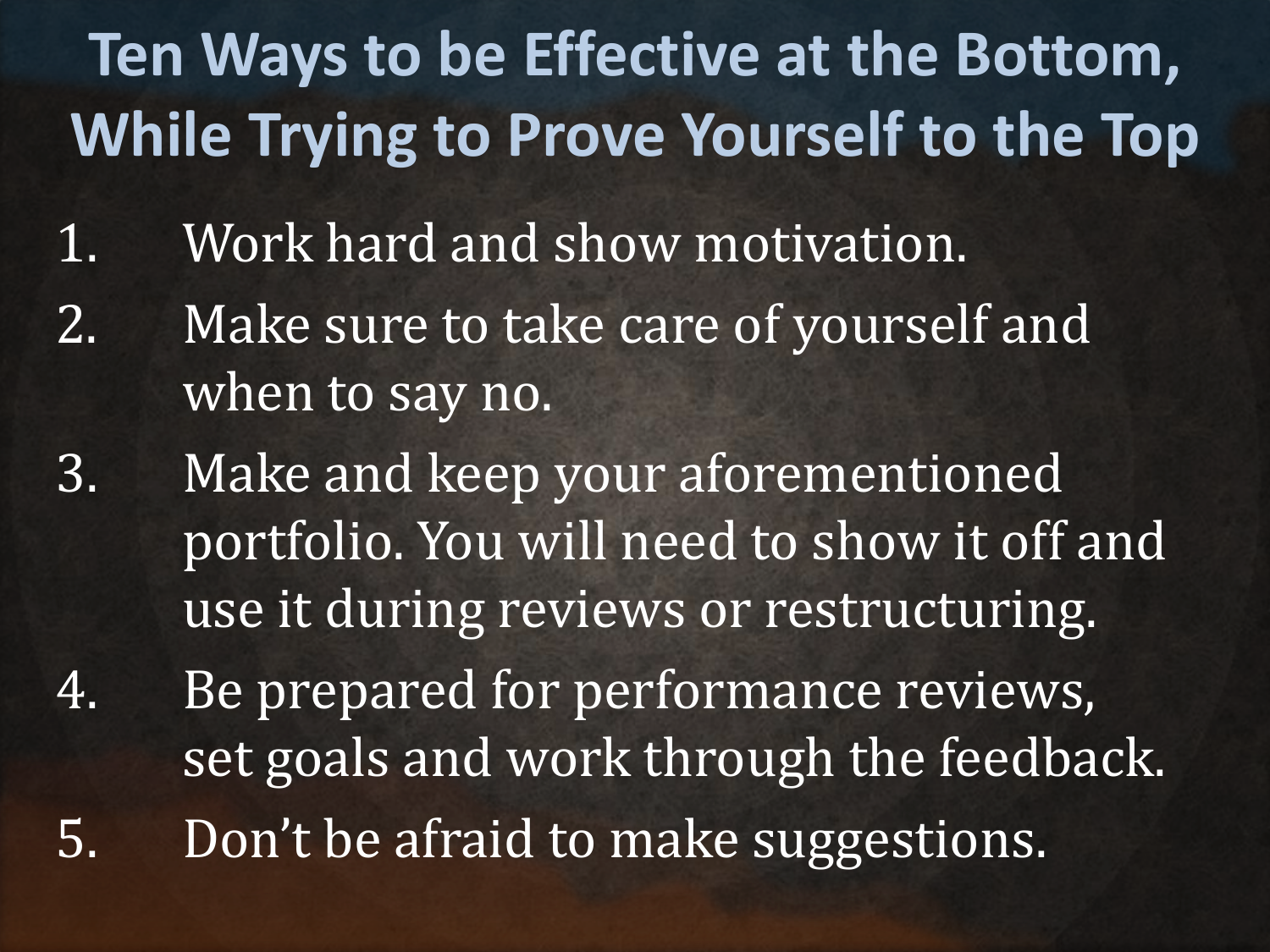## **Ten Ways to be Effective at the Bottom, While Trying to Prove Yourself to the Top**

- 6. Ask for more responsibility, when you are ready and able to handle it. This includes serving on committees.
- 7. Look for grants, programs or awards to apply for and then do it.
- 8. Be a team player.
- 9. Ask for help when you need it.
- 10. Ask people to share compliments with your supervisor.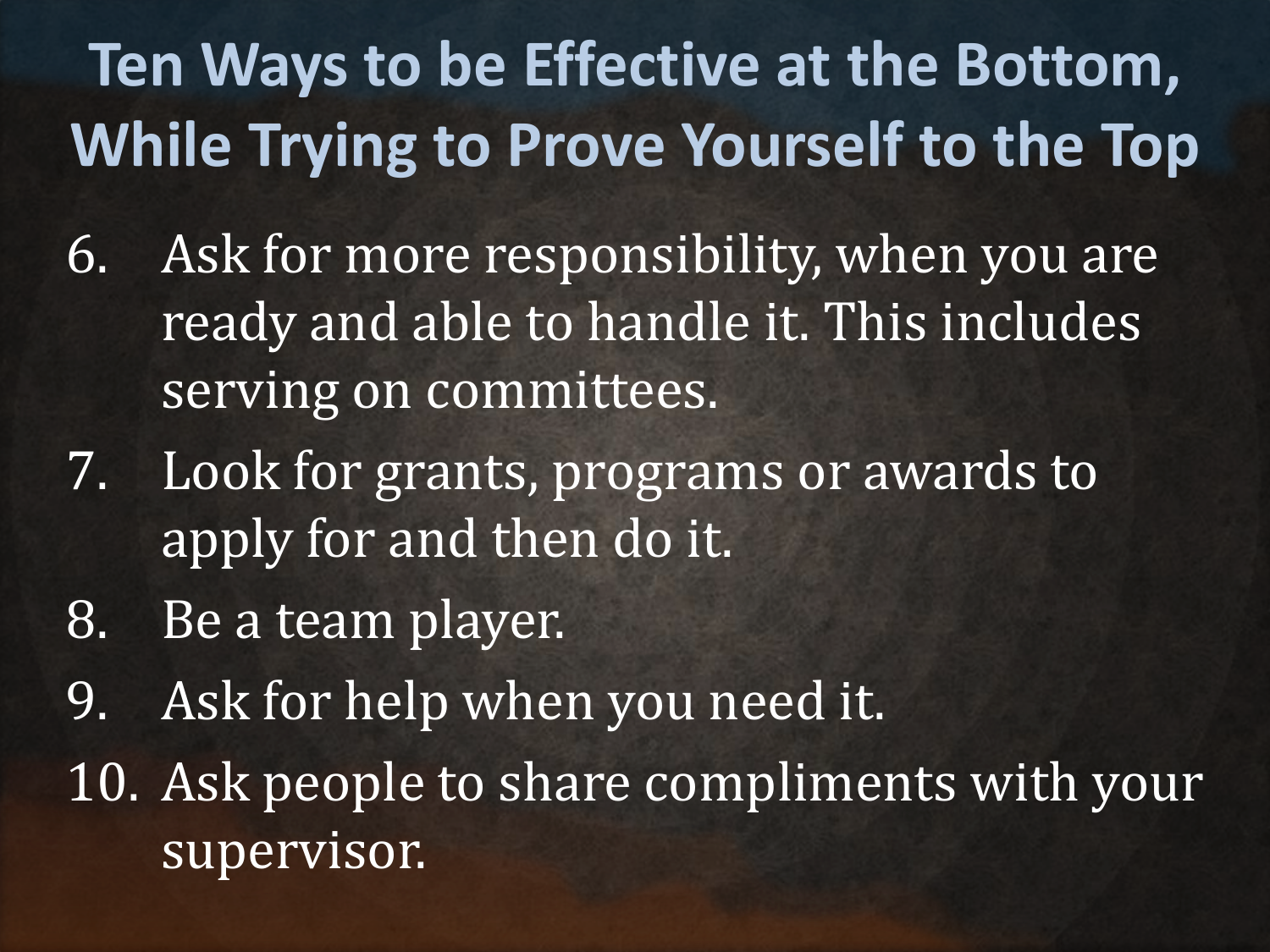## **Ten Resources for New Professionals**

- 1. NAFSA Advisors Manual/ Forums / Issue Net
- 2. SEVIS Help Desk #800-892-4829
- 3. USCIS/ICE/DOS Websites
- 4. 'Law in Higher Education' by Kaplin and Lee & The Code of Federal Regulations
- 5. People with experience in the profession. Including all of us!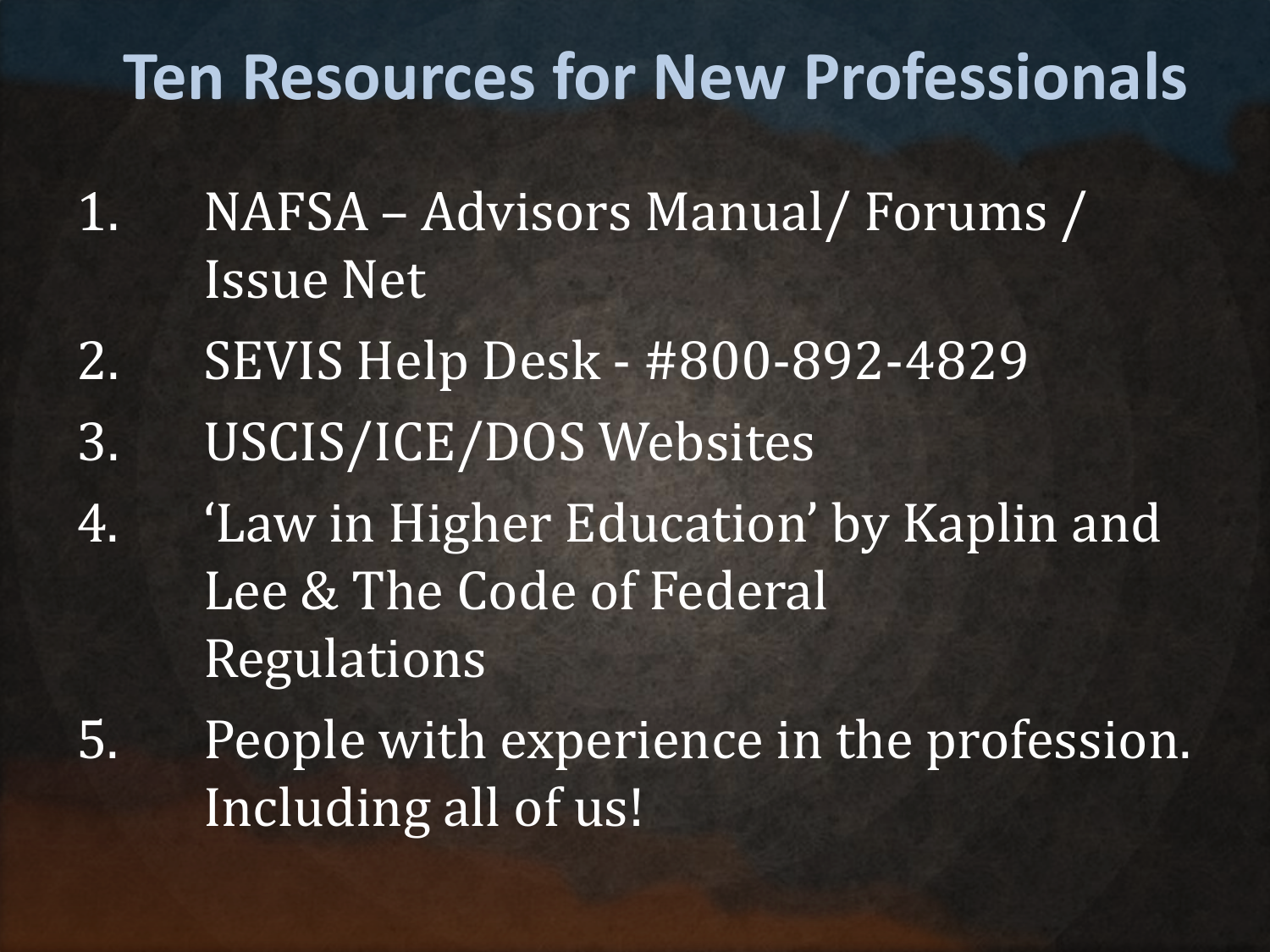## **Ten Resources for New Professionals**

- 6. Join an association related to International Education and/or Student Affairs.
	- AACRAO American Association of Collegiate Registrars and Admissions Officers
	- ACPA American College Personnel Association
	- AIEA Association of International Education Administrators
	- AILA American Immigration Lawyers Association
	- Alliance for International Educational and Cultural Exchange
	- American Association of Intensive English Programs
	- CIEE Council on International Educational Exchange
	- EAIE European Association for International Education
	- IIE Institute for International Education
	- ISA International Studies Association
	- NACAC National Association for College Admission Counseling
	- NAFSA Association of International Educators
	- NASPA Student Affairs Administrators in Higher Education
	- SIETAR Society for International Education Training and Resources
	- TESOL Teachers of English to Speakers of Other Languages
	- The Forum on Education Abroad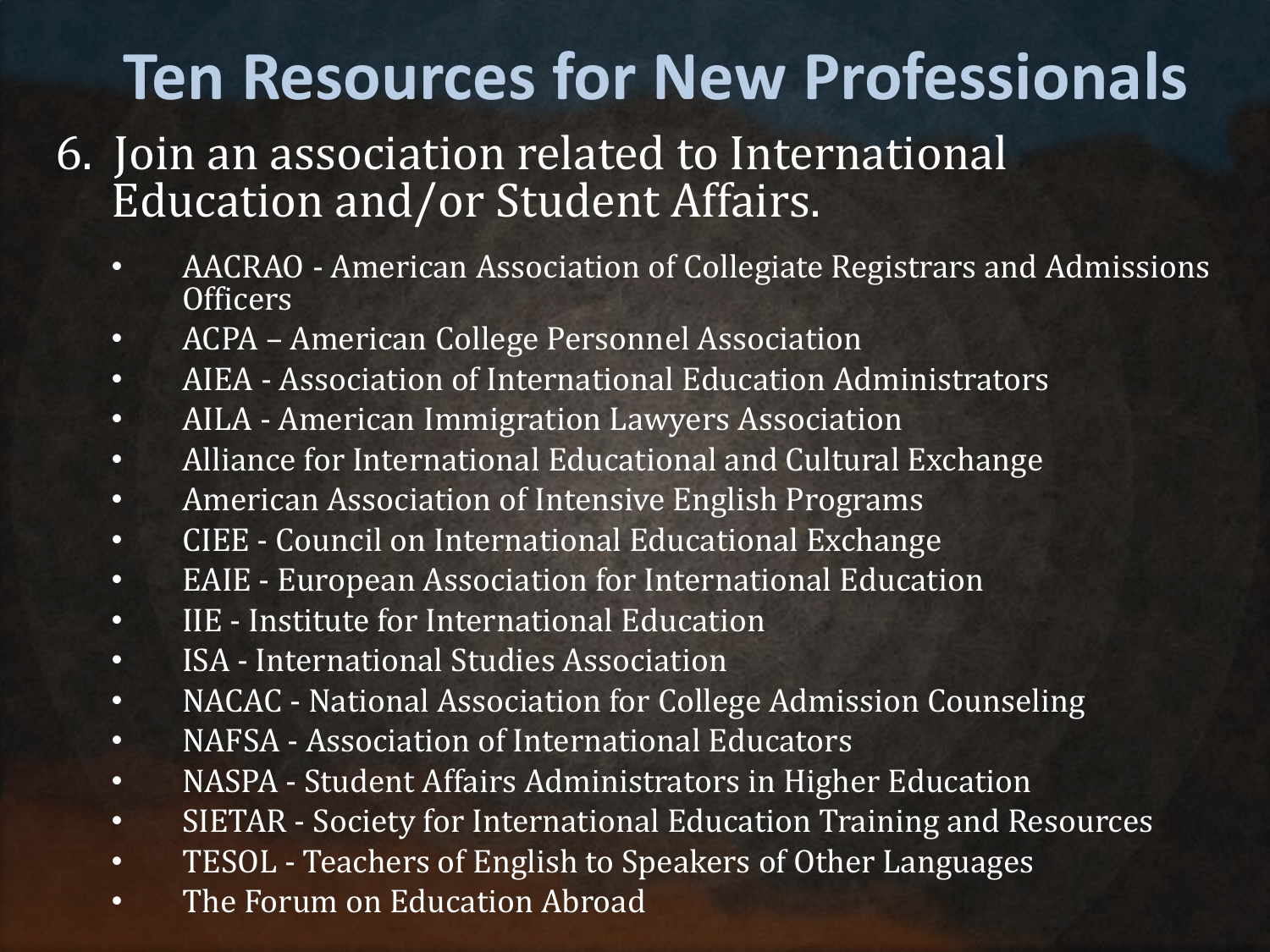## **Ten Resources for New Professionals**

- 7. Your institutions 'course catalog', 'student code of conduct', & 'policies and procedures'.
- 8. Other universities resources.
- 9. Create a 'Golden Resources' List
- 10. The NAFSA Academy!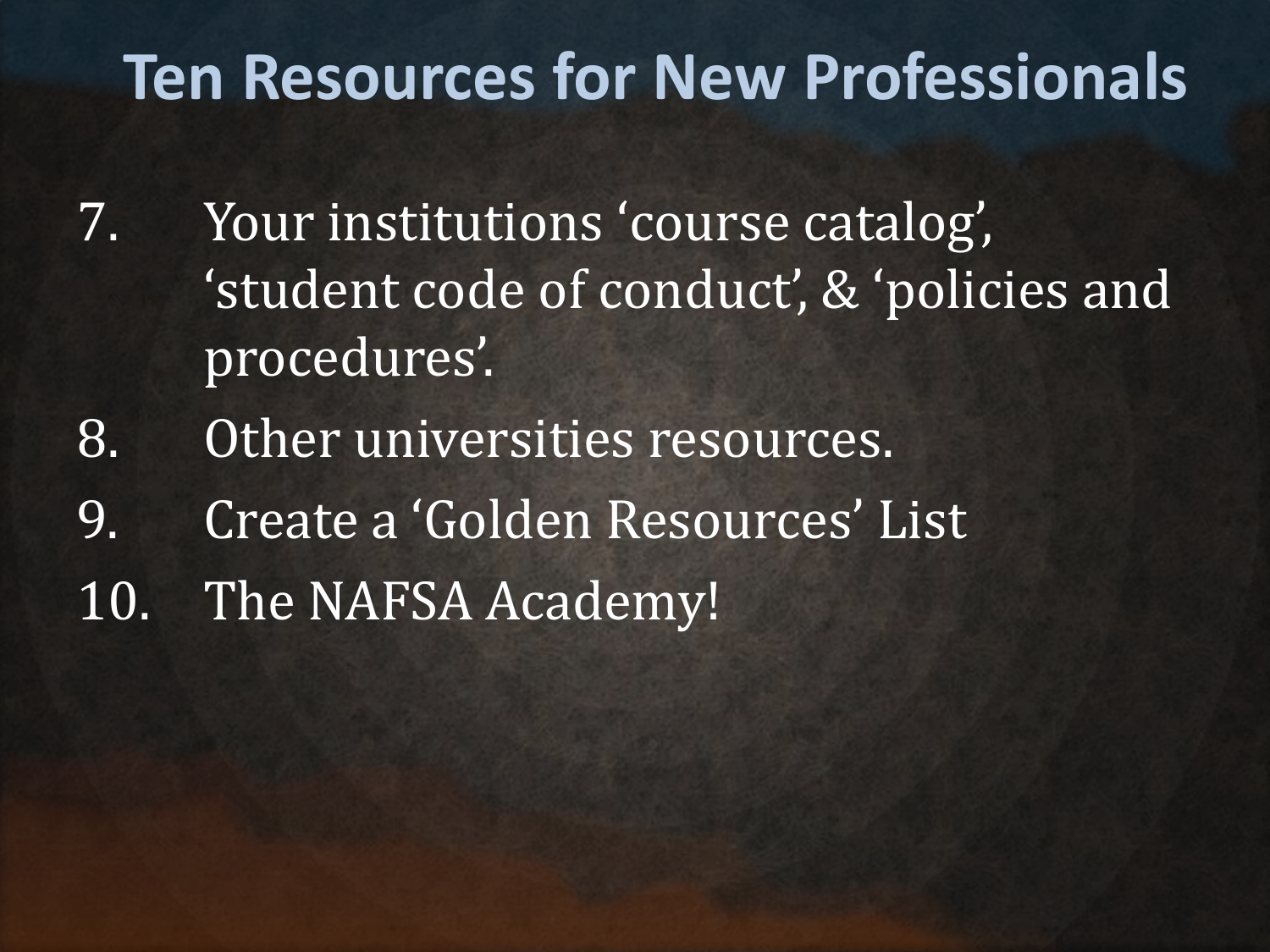### **Ten Ways to Help Your New IE Professional**

- 1. Give them time to learn and adjust to their new role.
- 2. Allow the opportunity for shadowing experience and hands on experience.
- 3. Provide case studies, either from NAFSA or from previous issues from your institution.
- 4. Have a welcome social including key partners from across campus.
- 5. Provide a list of helpful contacts/resources.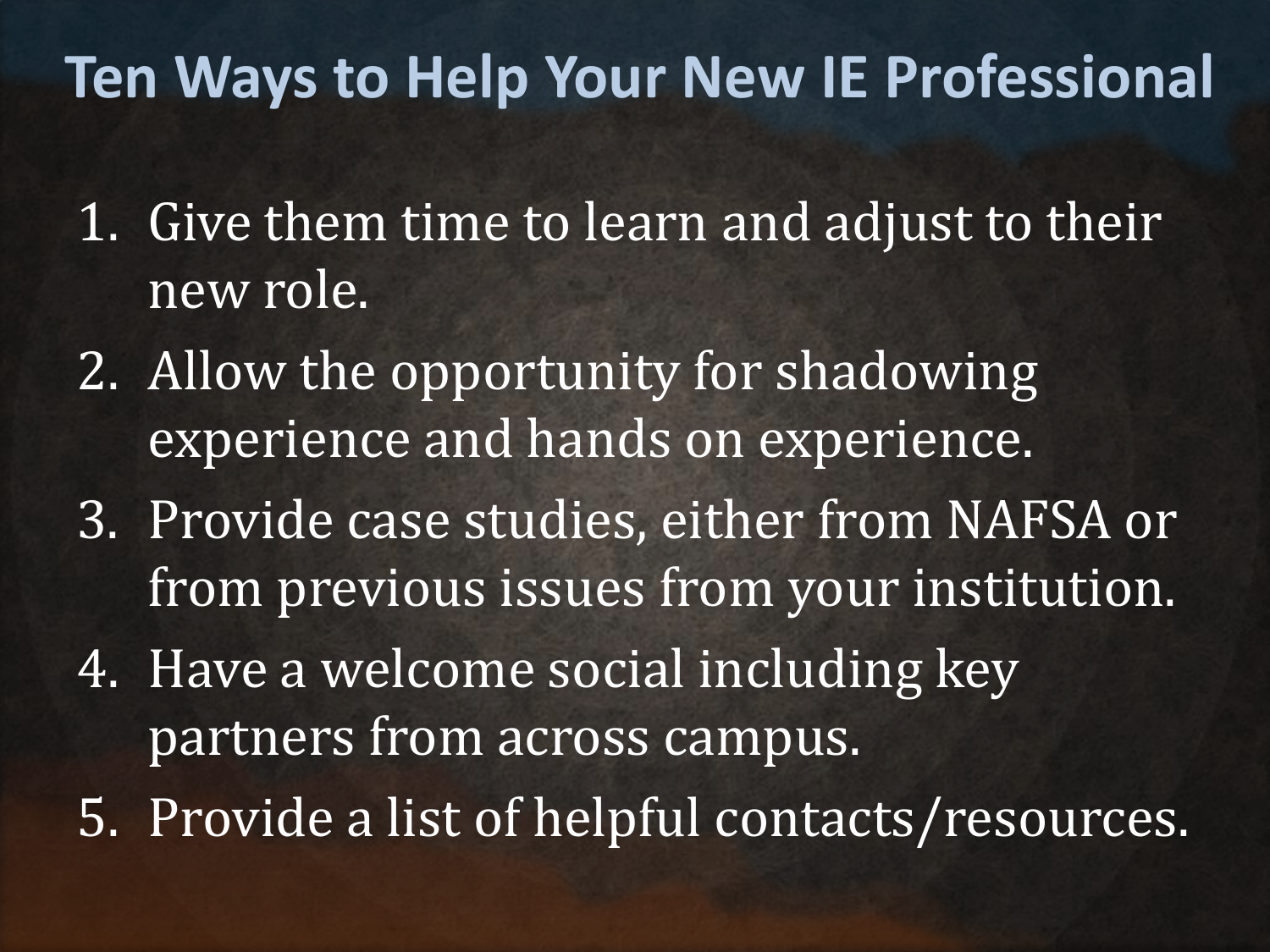### **Ten Ways to Help Your New IE Professional**

- 6. Provide opportunities, support and funding for professional development.
- 7. Sit down with your new employee and write out a yearly calendar.
- 8. Let them know their budget limitations, rules and procedures for purchases.
- 9. Be an ally and provide a safe space for questions or idea sharing.
- 10. Acknowledge their achievements.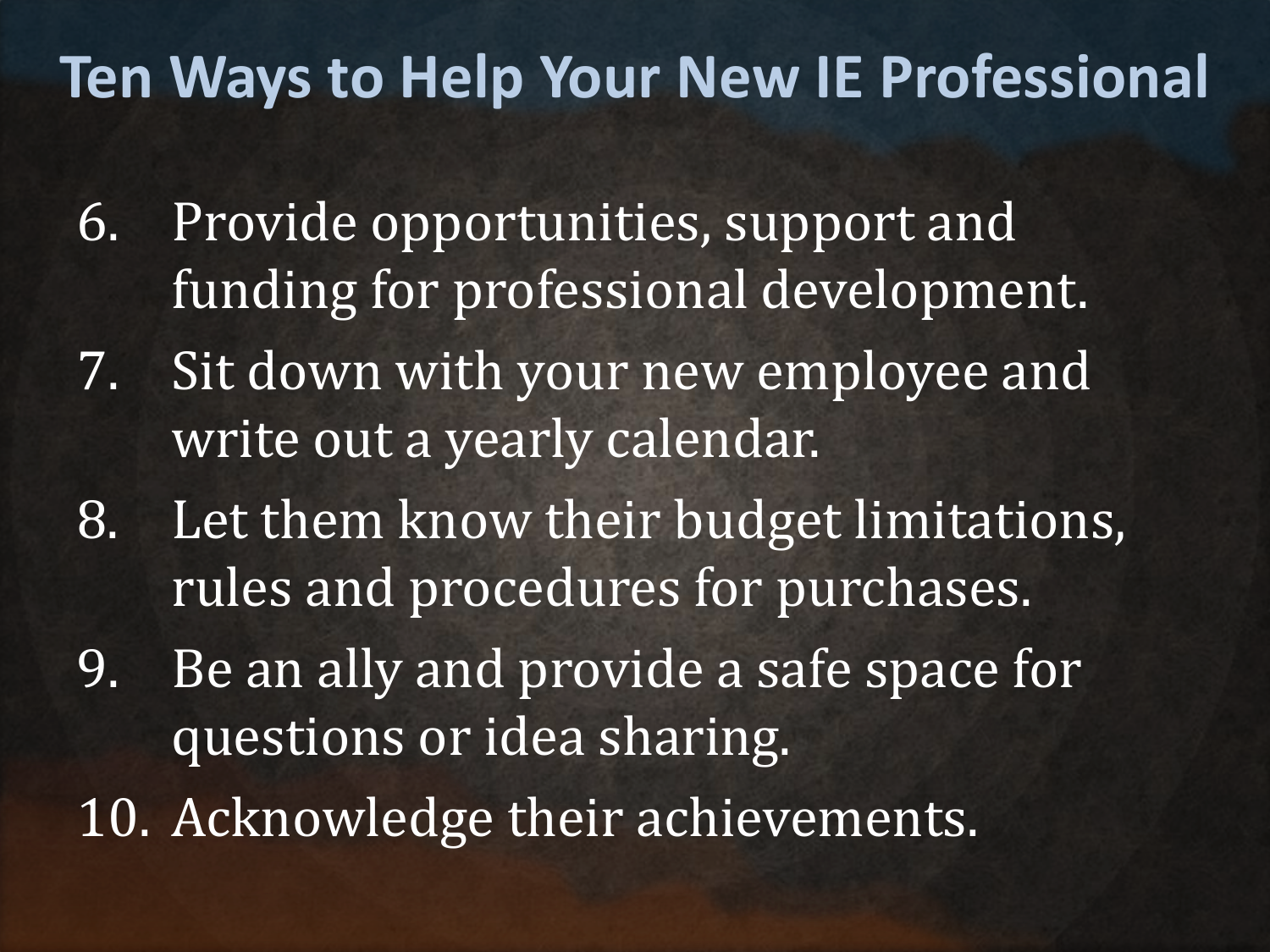#### **Things I Wish I Would Have Known**

#### • Group Activity:

– Think back to when you first started at your current position or at your first job in international education. What are some things that you wish you would have known about your job, the field, immigration regulations, your university, office culture or policies. What do you wish you would have had that could have helped you at that time? You may be as funny or serious as you like. Share a few of your opinions or stories.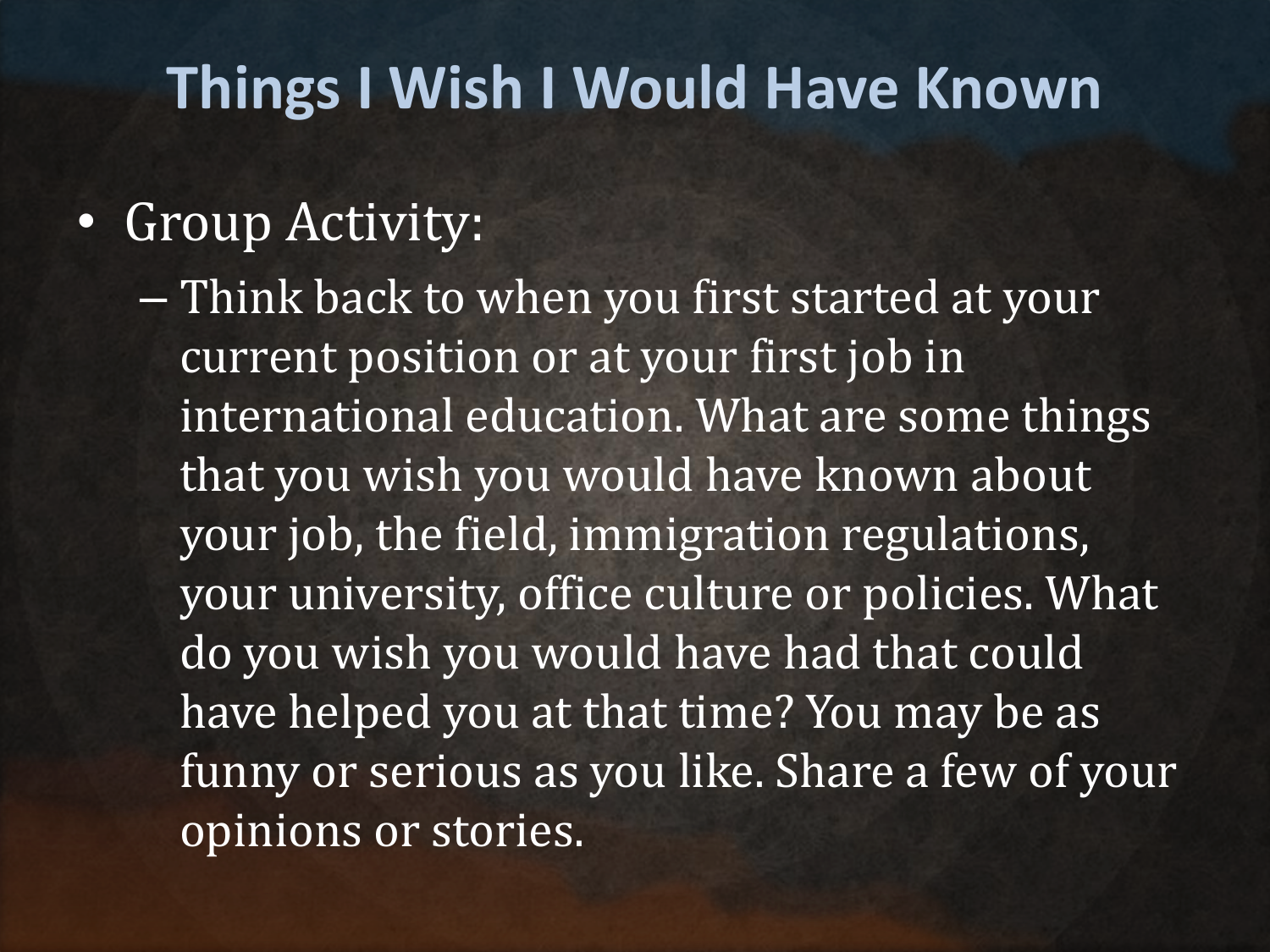### **Things I Wish I Would Have Known**

- 'I wish I would have known about the office culture, the various interpersonal relationships and the previous office drama'.
- 'My own strength!'
- 'How much the NAFSA Advisor Manual actually has in it!'
- 'Who was there to help me'
- 'When to look for another job'
- 'How important it was to save examples of my work and to note what tasks I was doing.'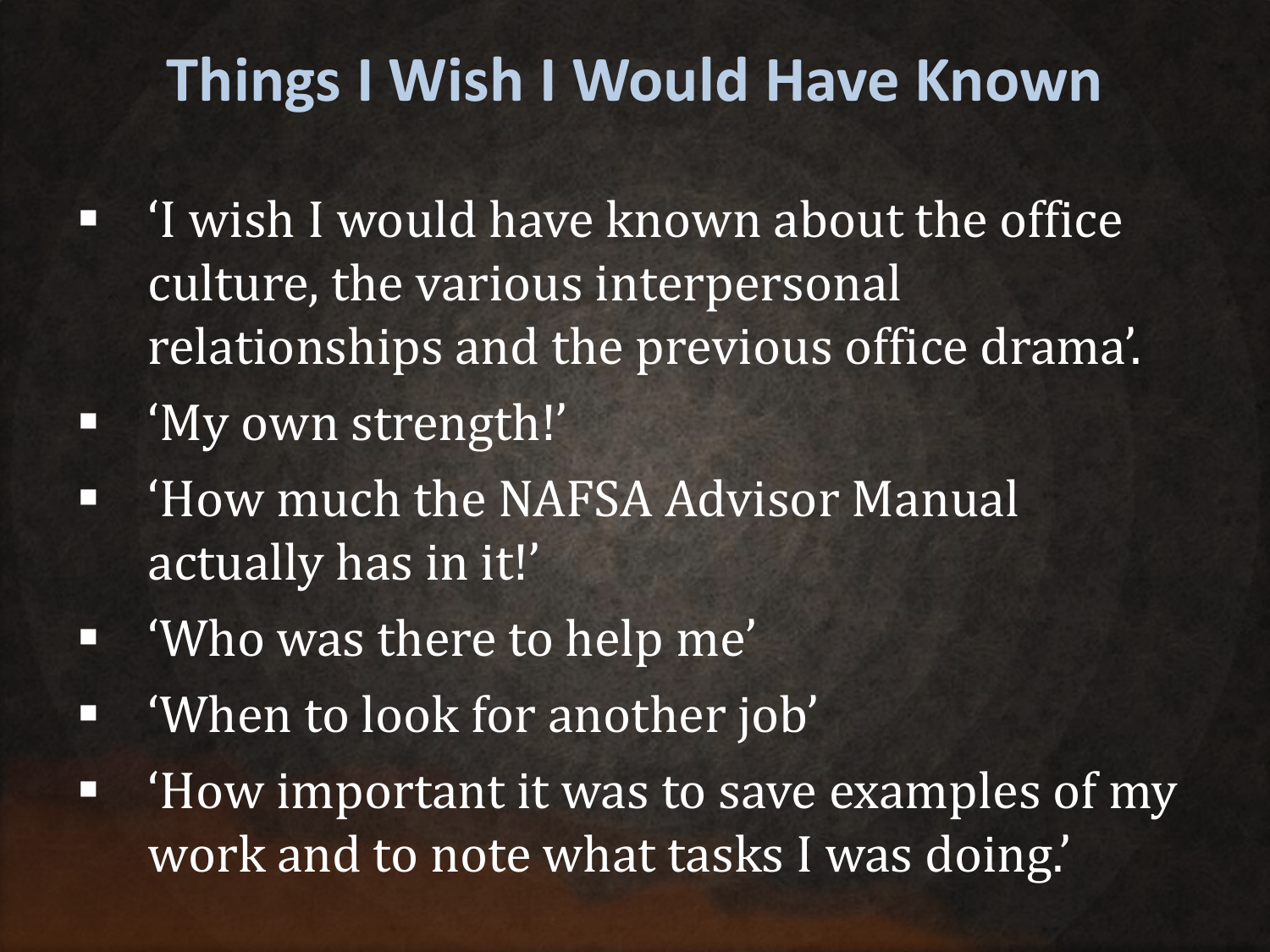## **Other Workshops of Interest for New IE Professionals**

• International Education Career Roundtable Wednesday, 2:00-3:00 (see pg. 19 of program)

• "Ready or Not We're Here!" Effectively Reaching Millennials in Your Office Thursday, 4:00-5:30 (see pg. 31 of program)